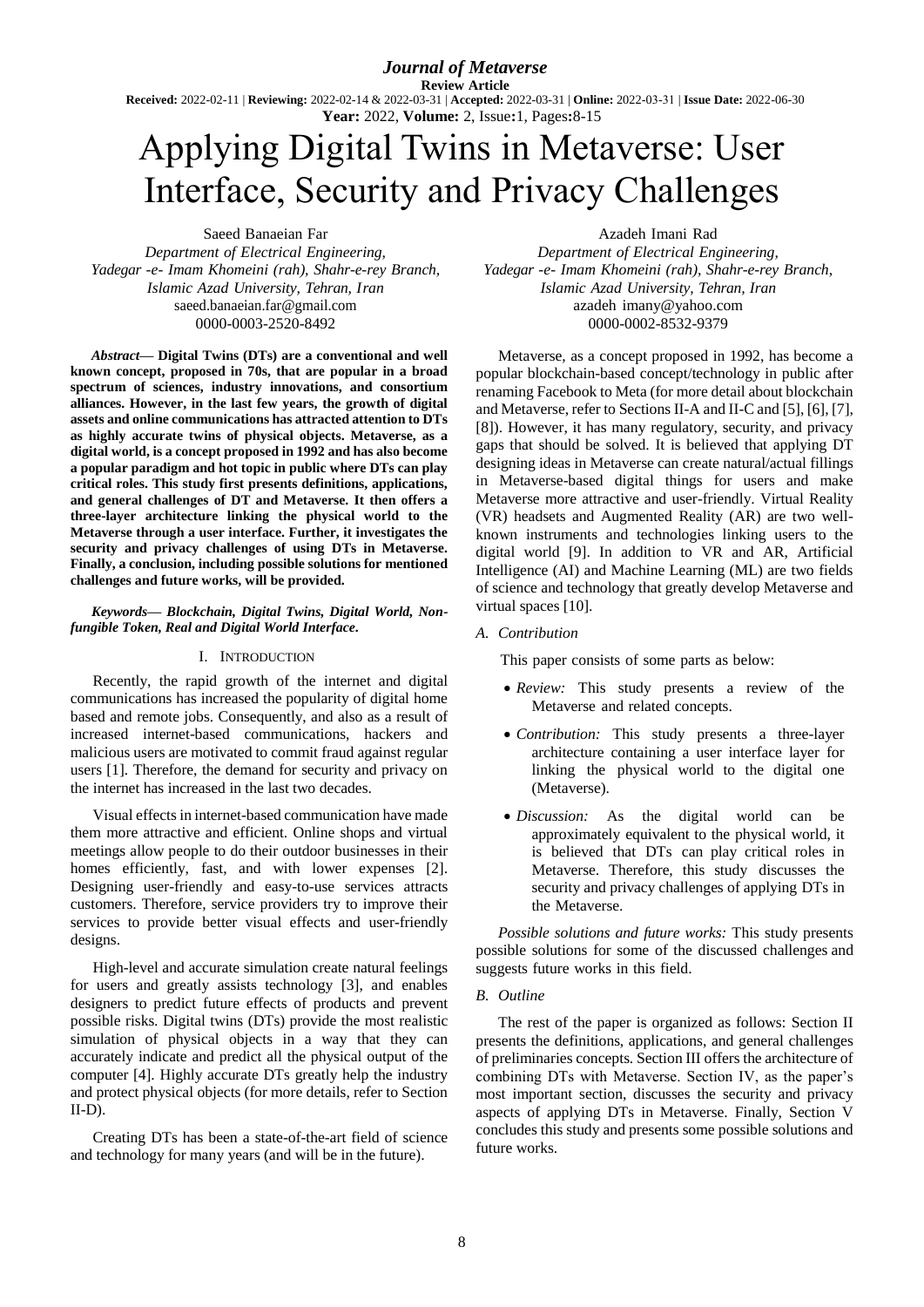## II. DEFINITIONS, APPLICATIONS, AND GENERAL CHALLENGES OF PRELIMINARIES

In this section, the paper's preliminaries general definitions, applications, and challenges are presented.

#### *A. Blockchain*

Blockchain was practically proposed by an anonymous author named S. Nakamoto as Bitcoin infrastructure [5]. Blockchain technology is a distributed computer-based ledger that provides immutability, transparency, and autonomy [6]. The blockchain structure is illustrated in Fig. 1.



FIG. 1. THE BLOCKCHAIN STRUCTURE [5], [6]

As shown in Fig. 1, blockchain's blocks consist of four main blocks of Timestamp (current block's generating time), Prev hash (previous block's hash), Nonce, Main data as the recorded in the current block, and Data root as the calculated Merkle tree root [11] related to the main data.

*1) Application:* In the first few years, blockchain technology was used as infrastructure for cryptocurrencies (especially Bitcoin). More recently, it has been applied in financial transactions infrastructure and as a tool in money-laundry by criminals (the idea of private cryptocurrencies was not meant to assist criminals. Unfortunately, however, private cryptocurrencies are a popular tool among them). However, blockchain is a well-known technology with numerous applications in industry, science, and state-ofthe-art research [12] and has also attracted governments.

Blockchain applications are not limited to financial transactions, and blockchain technology can be applied as infrastructure for i) storage, ii) users are not trusted, iii) transparency, iv) immutability, v) peer-to-peer connection, and vi) accessibility. Fields that require these properties include digital healthcare records, insurance, smart grids, internet of things (IoT) and industrial IoT, reporting, rewarding, payment, and reputation systems.

*2) General Challenges:* Although blockchain technology is well-known and popular, it comes with significant challenges, including scalability, security, energy and cost, latency and complexity, and regulation and

government. Some of these challenges have been solved, and others have various solutions. However, no specific universal scheme exists for all.

#### *B. Non-fungible Token*

The concept of the non-fungible token (NFT) first arose from the Ethereum token standard in 2017 [13]. It was proposed to distinguish between submitted tokens by distinguishable signatures. The NFTs are transacted as valuable digital assets on public blockchains (e.g., Ethereum blockchain). The uniqueness of NFTs enables them to link themselves to particular identities or digital assets. Additionally, this feature was considered for decentralized applications (DApp). The process of generating NFT is concisely illustrated in Fig. 2.



FIG. 2. NON-FUNGIBLE TOKEN DIAGRAM

Using NFTs as distributed ownership documents is the best choice for digital things' proof of ownership (e.g., digital vehicles, lands, markets, movies, houses, etc) in the Metaverse.

- *1) Application:* The first application of NFTs was linking them to artworks, and music albums [14]. Recently, NFTs have attracted the attention of investors in digital fields so that they are investing massive values in this field. As a new and hot topic in the investigation, NFTs are used to transfer digital lands in Metaverse (Metaverse will be described in Section II-C), where Decentraland and Sandbox projects are the most famous.
- *2) General Challenges*: As digital assets, NFTs have various challenges [15]. Although uncertainty in prices is the most significant, other challenges exist, including proof of uniqueness, buyer and seller security, regulatory issues, cyberattacks, evaluation, and money-laundering.
- *C. Metaverse*

Assume a computer-based or virtual environment where one can find all physical things, services, friends and family, buildings, world map, and the Universe there. Metaverse,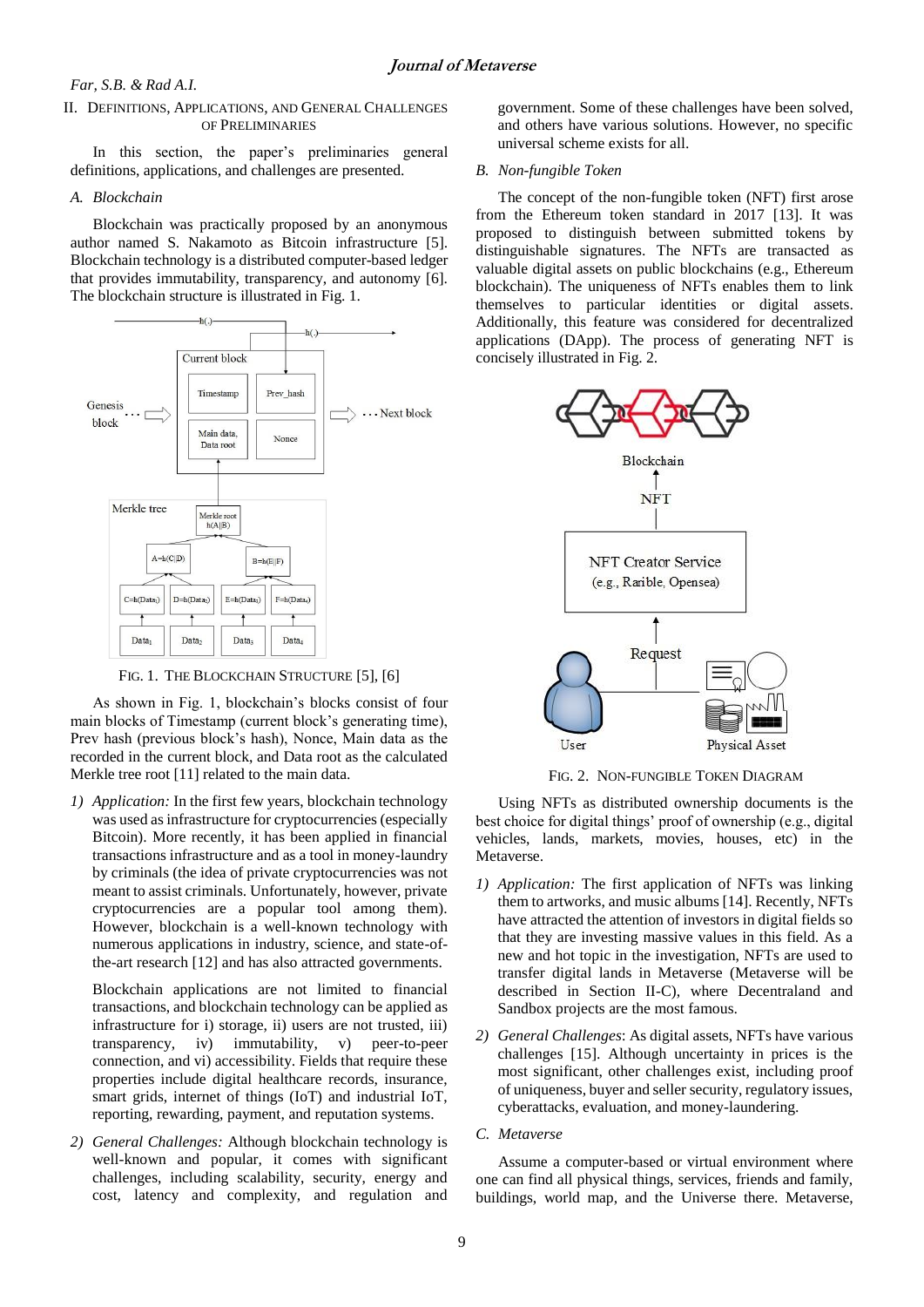defined in 1992, consists of the two phrases of Meta and Universe, which provides a 3D virtual world that tries to present an approximately equal simulation of the physical world [16]. Several newly-established companies (e.g., Decentraland, Sandbox, Upland, etc) and many famous active companies in information technology (Facebook or Meta, Microsoft, Google, Samsung, etc) focus on Metaverse, and they try to release their Metaverses as new services.

In 2021, Duan et al. proposed a general three-layer architecture for Metaverse [17]. In this proposed general model of Metaverse, the Interaction layer links the Ecosystem and Infrastructure. Based on the proposed architecture by Duan, the mentioned seven layers of Metaverse are summarized in the three phases below:

a) *Infrastructure:* Fundamental and physical requirements, including blockchain, network, and computational powers, are established in this layer.

b) *Interaction:* This layer connects the Ecosystem and Infrastructure layers, and the contents of Metaverse are created in this layer.

c) *Ecosystem:* It is the parallel digital world or Metaverse. This layer involves user-generated content, economics, and AI.

As shown in Fig. 3, Metaverse architecture is defined in seven main layers [16], [18] (these seven layers could be assumed as the equal architecture, with more details, of the three above layers). These layers are described in the following.

1. *Experience:* This is the closest layer to users in the physical world, where it could be assumed equal to the application layer in network architectures.

2. *Discovery:* This layer is driven by creators and service providers for motivating and informing users/communities. This layer consists of the required information, including related content, live streams, advertising emails and messages, and notifications, which are broadcast/informed by the creators' marketing departments.

3. *Creator:* Creators, who power the previous layer, are present in this layer. They design, create and develop their applications for end-users.

4. *Spatial Computing:* This layer supports a hybrid form of computation that reduces the boundaries between the physical and the digital worlds. This layer can be assumed the backbone of the creator layer, consisting of 3D engines (for showing geometry and animation), mapping and Interpreting, spatial mapping, integration of data from sensors, and user interfaces.

5. *Decentralization:* Distributed computing is the essential primary in Metaverse, which provides a flexible ecosystem for developers and reliability for users. Blockchain technology plays a critical role in this layer as the essential component that supports decentralized infrastructure and is responsible for queries.

Human Interface: Physical-to-digital and digital-tophysical translators are present in this layer to make sense of the digital world and create a natural feel for users based on

the digital world. In addition to AR and VR, smart glasses, 3D printers/scanners, biosensors, and perhaps even customer neural could be physical-to-digital and digital-to-physical translators.



FIG. 3. METAVERSE ARCHITECTURE AND MAIN LAYERS [16], [18]

7. *Infrastructure:* This layer, named the Internet layer, allows users and their devices to connect to the digital world. Even though 6G further improves speeds, 4G, 5G, and WiFi are famous examples of this layer, and Web 3.0 is the best choice for Metaverse.

*1) Application:* Based on the definition of Metaverse its applications are easy to guess. All daily needs are digitally supported since it is the DT of the same physical world. Additionally, users can also have real senses if they have VR and AR instruments [18]. Therefore, users can resolve their daily needs on Metaverse.

High-level Metaverse applications include military applications (on access to Tactical Augmented Reality (TAR)), real estate applications (on access to VR), manufacturing applications, education applications (on access to VR headset), travel, shopping, virtual meetings, and conferences.

Practical examples of Metaverse applications include film producers showing their film trailers in Metaverse, fashion show companies providing their showplaces in Metaverse, online markets selling their products online supporting real senses, holdings setting commercial meetings, and game producers presenting their creations on Metaverse.

*2) General Challenges:* As with traditional social networks, Metaverse has several challenges [18]. However, decentralized architecture, where no authority nor regulations prevail, comes with more challenges (more descriptions for the following challenges are not provided, and challenges are only reviewed in this section since they are approximately similar to those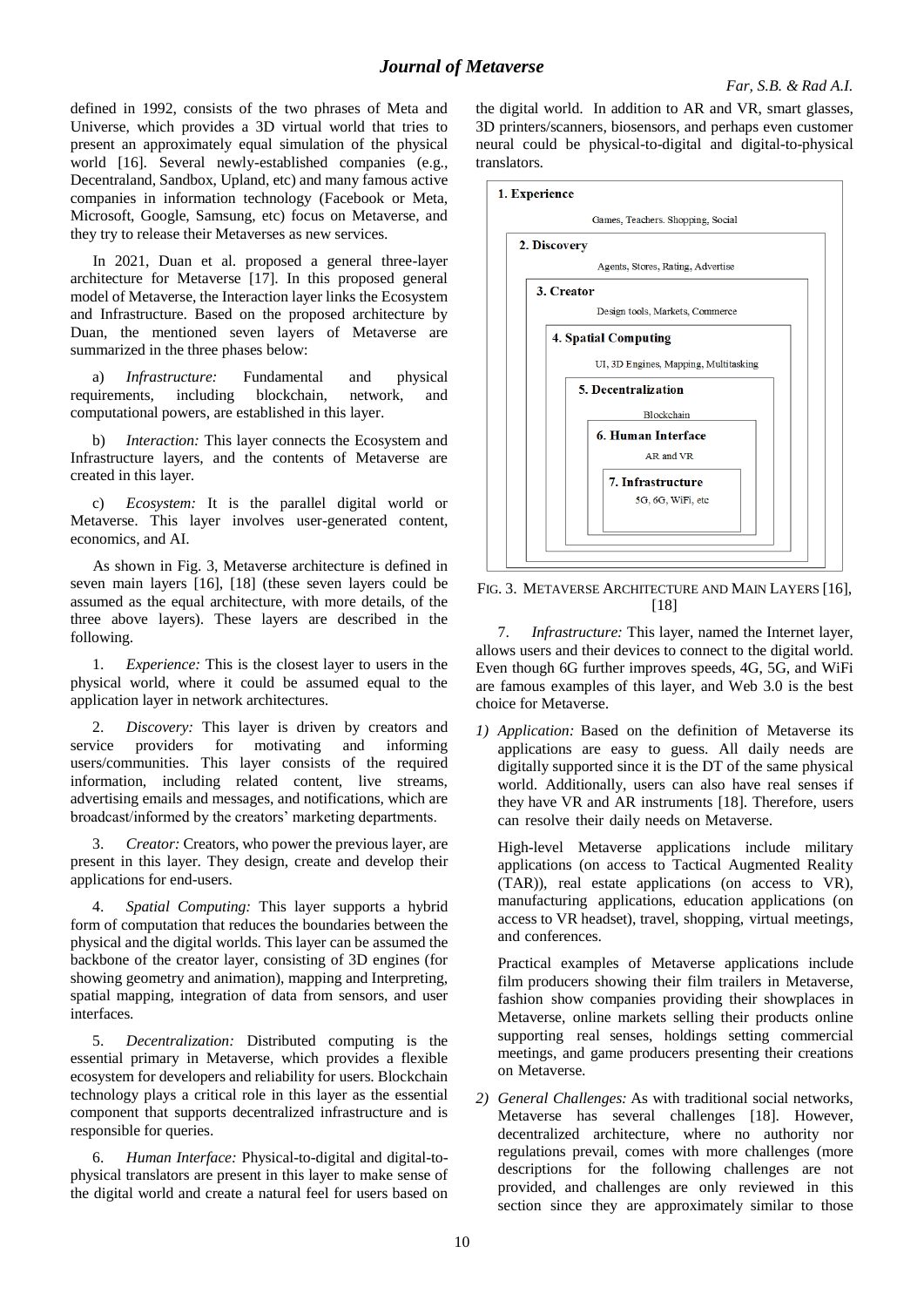mentioned in Section IV, and you can find them there with detailed descriptions).

Examples of Metaverse challenges are issues with reputations and identities, data security, money-laundering, currency (cryptocurrency) security and payments, regulation, judgment, legality, ownership proof (e.g., of data, NFT, DT, etc), global time, misbehaving detection, and usefulness for criminals.

# *D. Digital Twin*

DT is a virtual model of a process, product, or service proposed by NASA in 1970. Based on the input data, DTs provide process prediction and risk prevention in the physical world [4]. These two main achievements enable managers to have well-organized plans for maintaining their products from possible risks and present better information about them to customers. Therefore, managers and customers have accurate details of the products to get the highest efficiency and adoption. As shown in Figs. 4 and 5, DTs are generated/simulated by computers, 3D scanners, and developers based on the original physical objects.



FIG. 4. THE CONNECTION BETWEEN PHYSICAL AND DIGITAL **OBJECTS** 

As an example and for more clarification, for generating the digital twins of the real world, six steps, including i) 2D paper (map), ii) 2D Digital map, iii) 3D Digital map, iv) High definition (HD) live map, v) Indoor city, and vi) Digital twin of the real world, should be passed.

*1) Application:* Developers and researchers try to create more accurate DT as they have numerous applications in the industry, science, and academic research [20]. DTs enable operators to predict the future condition of instruments and prevent possible risks. Additionally, DTs show the effect of real things (products) and simulate their behavior in different environments so that the company owners are at no risk (e.g., physical and financial). DTs empower smart vehicles, electronic healthcare systems, IoT, IIoT, and Industry 4.0 to improve their output and efficiency (it should be noted that DTs' applications are not limited to the mentioned items).7

In practice, DT applications in science and technology reduce production time and help in preparing the final products, retail market modeling for getting more customers, climate prediction, and many fields in business.

- *2) General Challenges:* As DT challenges [4], [21], [22] are a critical part of this paper, they will now be itemized in the following:
	- Data analytic challenges within the field of machine and deep learning
	- IoT and IIoT challenges
	- Interoperability (composability, scalability, heterogeneity)
	- Security (integrity, confidentiality, availability)
	- Dependability (reliability, maintainability, availability, safety)
	- Sustainability (adaptability, resilience, reconfigurability, efficiency)
	- Reliability (robustness, predictability, maintainability)
	- Predictability (accuracy, compositionality)
	- Signal processing related challenges
	- Latency in real-time communication
	- Large computations, data volume, data generation rate, variety of data, veracity of data, and fast archival retrieval
	- Data management
	- Ethical, legal, and societal issues
	- Blockchain adoption
- III. THE COMBINATION OF DIGITAL TWINS AND METAVERSE

This section suggests a three-layer architecture indicating the relationship between DTs and Metaverse, empowered by blockchain technology supporting a Metaverse interface. Assumed blockchain-based NFT is equal to DT has various benefits [19] (Fig. 5 clarifies this relation). The benefits of using DTs in Metaverse are listed in the following.

- Immutability and transparency for DTs transactions: Based on the above assumption, immutability and transparency are provided in the DTs transactions, including buying, selling, or ownership transfer. It, therefore, can be said that they are protected against cyber-frauds.
- Automation: Blockchain supports autonomy so that no authority or privileged insider can interfere in DTs results. As a result, Metaverse-based DTs results are reliable.
- DTs identity and legitimacy: Based on decentralized management in Metaverse, all allowed identities, especially of DT, are legal since they all are accepted under a consensus protocol.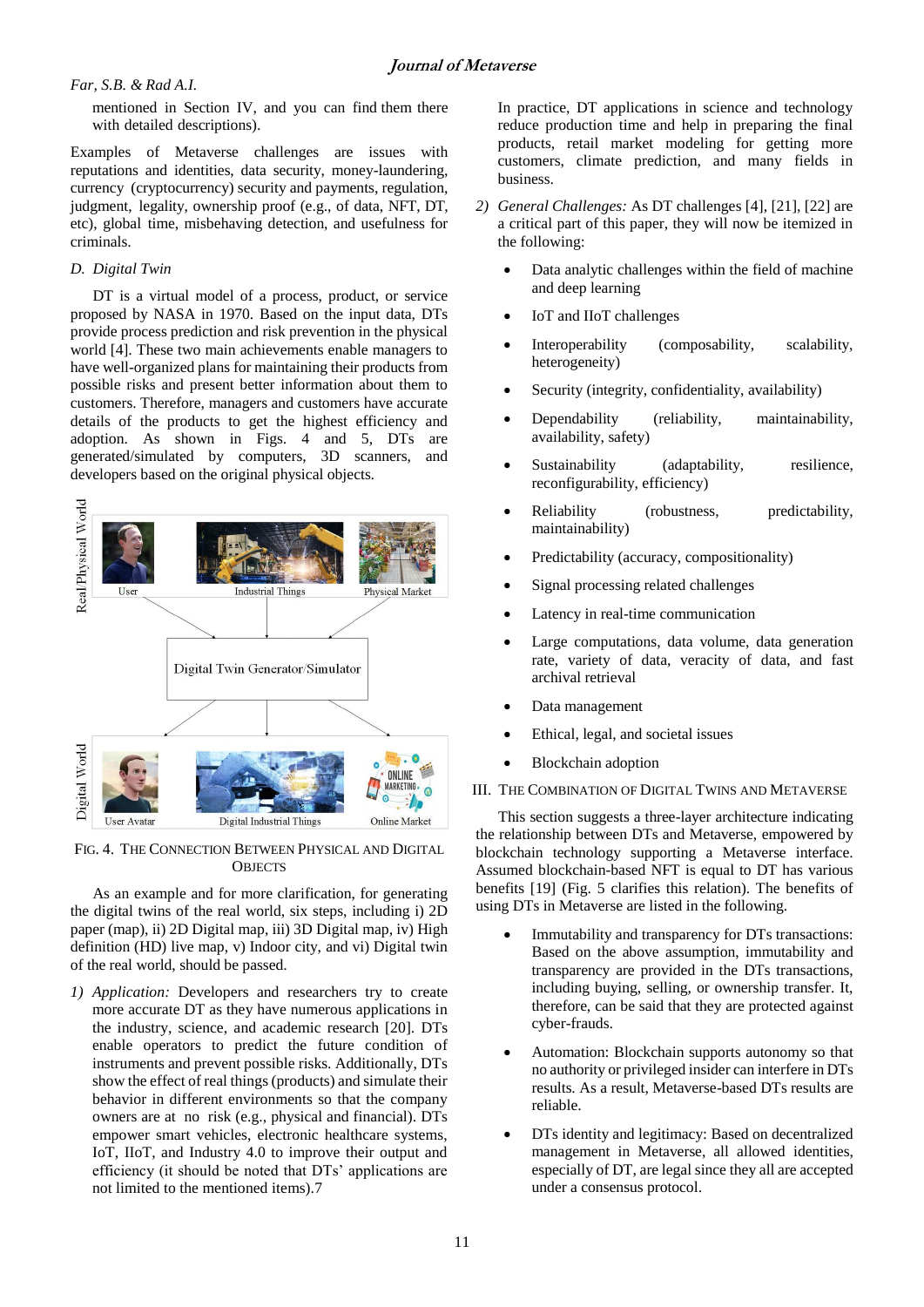- Security and reliability: Blockchain solves some security challenges (not all). Therefore, Metaversebased DTs are more secure and reliable than their centralized counterparts.
- High accuracy tracking for DTs globally: Blockchain properties, including linking blocks, transparency, and immutability, provide global traceability for DTs and the related correspondences.
- Safeguarding product lifecycle: As with the previous item, each Metaverse-based DT and its linked realworld product lifecycle are easily controllable.
- Peer-to-peer communications: P2P communication in Metaverse guarantees direct machine-to-user or user-to-machine communication using DTs with no intermediary.
- Access privileges and trusted DTs data coordination: Blockchain, as Metaverse infrastructure, provides accessibility to DTs data, which is easy to manage for the company coordinators.
- Enforcing transparency and accountability for DTs data: Transparency is one of the most popular blockchain features and user-friendly properties in Metaverse. Additionally, accountability can alleviate regulatory issues for DT legitimacy and usage.
- Decentralized Infrastructure: Metaverse provides decentralized infrastructure for DTs where all blockchain properties are supported. Therefore, applying DTs in Metaverse is a good and reliable choice.

Fig. 5 outlines the suggested three-layer architecture of generating and applying DTs in Metaverse. In the following, three layers and workflows of the architecture are described.



FIG. 5. THE THREE-LAYER ARCHITECTURE OF CONNECTION BETWEEN PHYSICAL WORLD AND METAVERSE WITH THE APPROACH OF APPLYING DTS IN METAVERSE

## *A. Physical/Real World Layer*

Real-world users and components demand highly-accurate DTs of themselves in Metaverse. As mentioned, DTs are the best choice for this demand.

As the name shows, the physical/real world layer contains users, things, and services (market places, healthcare centers, shops, entertainment, etc) in the physical world. For connecting to the digital world (called Metaverse in this

paper), users and company owners send their requests to the link layer and pay fees.

DTs can be designed as a wide world, and the biggest DT is the DT of the world. Popular or the most applicable DTs are industrial and business DTs. Additionally, people also like to have highly-accurate avatars in Metaverse. It, therefore, motivates people to use DTs in Metaverse.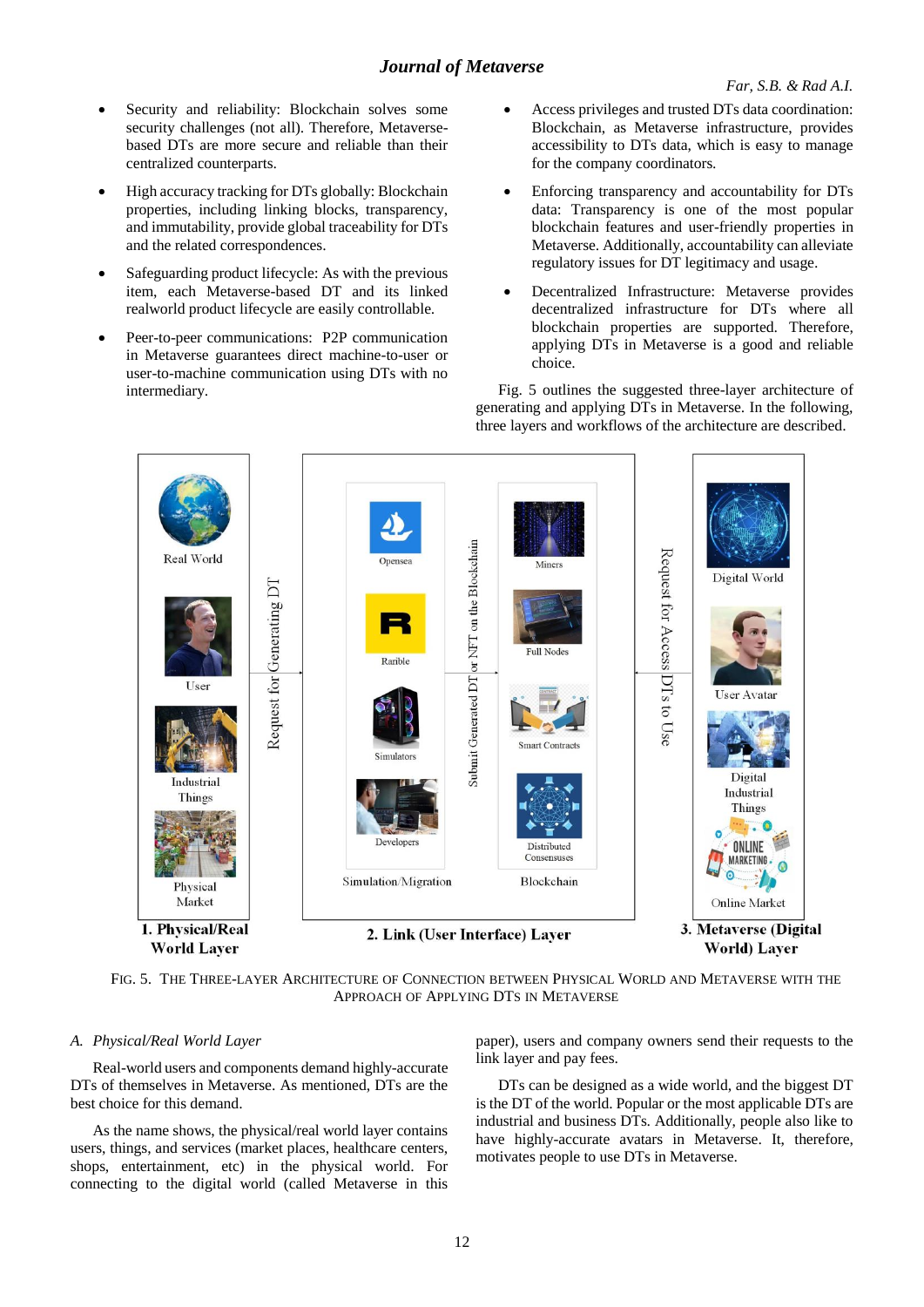# *B. Link (User Interface) Layer*

It is suggested that the most critical layer of the architecture is the one that links the physical world to Metaverse. It consists of the two following sublayers.

*1) Simulation/Migration:* It is the first sublayer of the Link layer, where NFT generator services (e.g., Opensea, Rarible, etc) are present. In addition, computers (e.g., 3D scanners, etc) and developers (e.g., programmers) work there to create digital versions of physical things (digital twins (DTs)).

Programmers and developers try to create highlyaccurate, fully detailed DTs for presenting natural feelings in Metaverse for realworld users. Therefore, expert developers, large companies, and powerful computers are in this layer and compete to attract more clients.

After generating the DT, the service/user that created it submits the developed DT to the blockchain and pays for it.

*2) Blockchain:* Submitted data, especially DTs, are ready to use after submission on the blockchain, and DApps and other services have access to them (it should be noted that the submission process is out of the scope of this paper for more details on this topic, refer to [5], [6]).

Blockchain is assumed as the Metaverse infrastructure where miners, smart contracts, blockchain nodes, full nodes, and other components exist. Blockchain, as a distributed ledger, records all Metaverse correspondences and transactions. People (in the physical world) and users (in Metaverse) have access to the blockchain and can submit new transactions or content, and are also able to read and use the submitted content.

# *C. Metaverse (Digital World) Layer*

The most attractive layer of the suggested architecture provides a 3D digital world (Metaverse). DTs are used in this layer by relying on blockchain and smart contracts. As with the physical world, all people, services, and things could be present in the Metaverse layer as DT or NFT, and they can enjoy the digital environment or resolve their problems.

The DT-based digital world provides everything, including people's avatars, businesses, retail markets, and manufactories with all high-accuracy industrial things, satisfying daily requirements of regular people and managers cost-efficiently, remotely, and digitally.

*Note: In [17], a three-layer architecture of Metaverse, with a different approach, was presented by Duan et al.. It should be said that the proposed three-layer architecture in [17] focuses on a general model of Metaverse. However, the three-layer architecture proposed in this study involves the Link layer with the aspect of applying DTs in Metaverse, not a general model.*

# IV. SECURITY AND PRIVACY CHALLENGES

This section first discusses the security aspects of using DTs in Metaverse. It then describes privacy issues (it should be highlighted/repeated that the original definitions of the addressed security and privacy issues are not presented here; they are defined with the aspect of using DTs in Metaverse).

# *A. Security*

Data security is generally defined as Confidentiality, Integrity, and Availability of Data (CIA) [23], [24]. The three main aspects of security and some other security properties will now be discussed below.

- *1)* Confidentiality: As in the physical world, people want to have secure and confidential transactions/correspondence. Confidentiality, as the security feature requested by users, should therefore be supportable as an optional feature based on users' demands. Similarly, confidentiality in Metaverse is better as an optional or mandatory feature for users who requested to use DTs.
- *2)* Integrity: Submitted data, especially DTs, should not be changed along the submission process and after the submission. Used DTs should be the same DTs that have been created/submitted previously with no changes since DT details are critical to them, and many damages may occur after each change.
- *3)* Availability: Users (in the real or digital world) demand that their DTs be available or accessible at all times and places. Moreover, company owners or service providers do not want to be out of service. These facts indicate that availability is a critical feature demanded by all types of users presented in the digital world where DTs play essential roles.
- *4)* Authentication: From the past to the present, people/users have wanted to know their opposite parties completely or authenticate their validity. This is also true in Metaverse where the people/users in the digital world want to ensure the Metaverse-based services and the validity of used DTs. Therefore, mechanisms should be provided for proving the DT validity.
- *5)* Central Management: Decentralization is a popular and essential feature of the Metaverse. However, there is one person or a centralized group of authority on the background of most Metaverse-based services who manage users and components (e.g., DTs) in Metaverse. Therefore, providing Metaverse-based services with no central authority is a critical challenge.
- *6)* Identity Management: As with currently-in-use social networks, Metaverse can be a suitable infrastructure for criminals and users who misbehave. Therefore, identity management, including registration, revoking, and updating is a challenge in Metaverse (it should be noted that the phrase identity is not assigned only to users. However, it is assumed as the digital identity of DTs, NFTs, or other digital entities).

Submitting high-accuracy DTs, updating the submitted DTs, and revoking invalid DTs (DTs management) are important issues in Metaverse.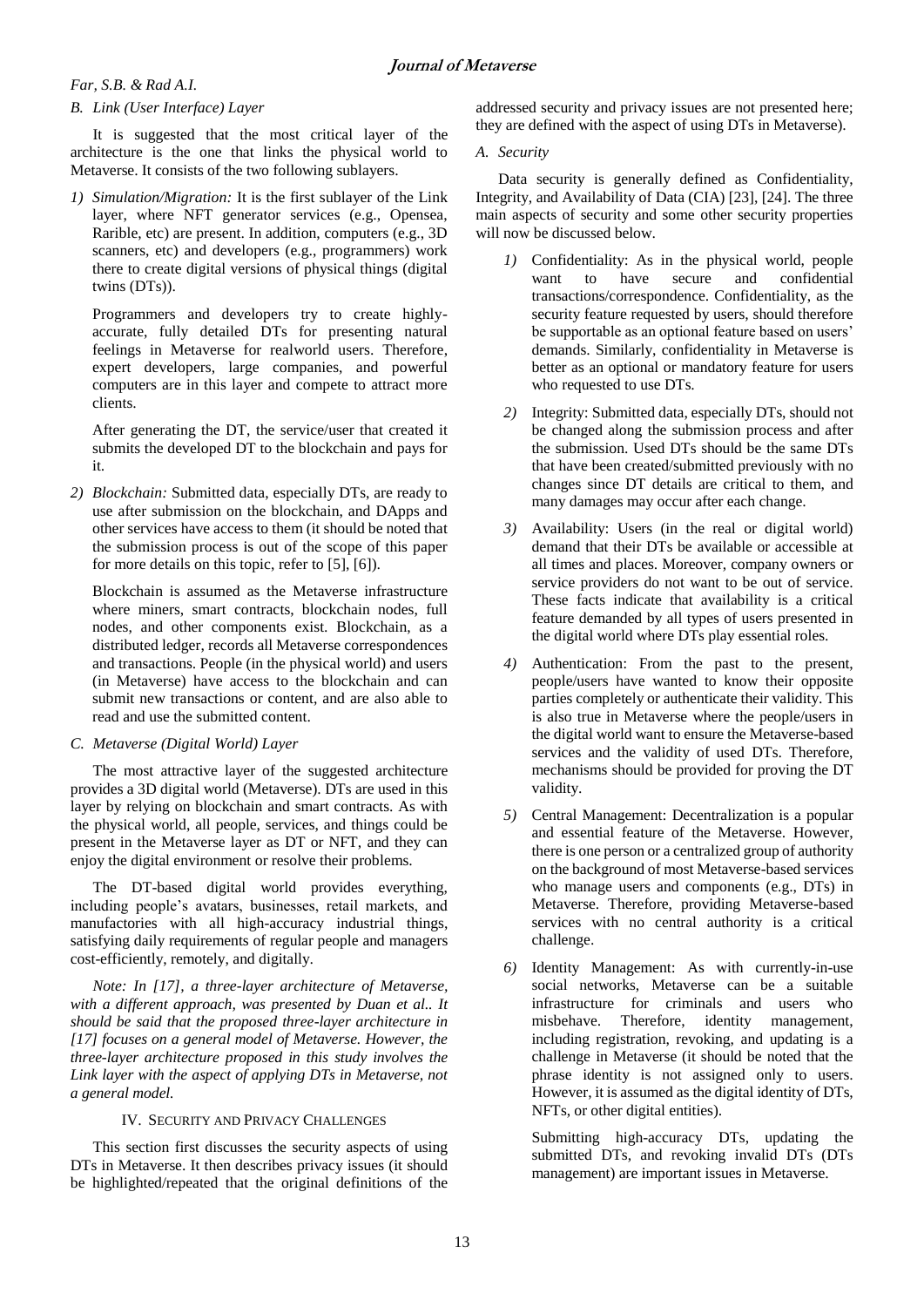- *7)* Duplication Data: Uniqueness is a valuable feature expected from the DTs. Copies or fake versions of DTs can be mistaken as the same valuable DTs. This issue (duplicating DTs to fake versions) is a challenge for DTs owners and can decrease value and validity of their DTs. Therefore, mechanisms should be provided to prevent DT duplication in Metaverses.
- *8)* Cyber Attack: Although blockchain technology provides some security features (e.g., security against DoS and DDoS attacks, immutability, etc) for its applications, cyber-attacks are implementable on DTs in Metaverse. Protecting against common attacks is a primary necessity for DTs and the digital world.

# *B. Privacy*

Data security is generally defined as Confidentiality, Integrity, and Availability of Data (CIA) [23], [24]. The three main aspects of security and some other security properties will now be discussed below.

Privacy is a feature requested by people/users in the physical/digital world(s). However, privacy is not a bounded feature, and its bounds are determined based on users' demands and conditions [25], [26]. In the following, some privacy issues are described regarding using DTs in Metaverse.

- 1) Users Privacy: Users want to be safe and have privacy in both the physical and digital worlds. As mentioned above, privacy has no certain bounds. This paper, however, assumes anonymity and untraceability as two aspects of privacy. Anonymity refers to having secure pseudonyms, and untraceability is when no one can find links between users' activities. Users who use DTs in Metaverse demand this feature for safety.
- 2) Trust: Validity, authentication, and mutual authentication are necessary to create trust in users. However, providing them in a decentralized environment where no trusted third party or judgment mechanism is present is challenging. In other words, it is hard or almost to provide trust by untrusted parties. Therefore, users who use DTs in Metaverse need to have a logical trade-off, based on themselves tastes, between faith in untrusted parties and their privacy.
- 3) Assets Ownership Proof and Security: Based on the value of DT and their applications, hackers and criminals want to steal their ownership. There must, therefore, be a reliable and secure mechanism to prove their ownership publicly provable, and no one can forge that.
- 4) Ownership Transferring: As with the discussed privacy factors, transferring the ownership of DTs needs the support of security and privacy aspects (e.g., confidentiality, anonymity, untraceability, etc) based on user demands.
- 5) Money-laundering: Transactions related to buying/selling DTs on Metaverse could be examples of money-laundering if privacy for users and confidentiality for financial transactions are provided.
- 6) Conditional Privacy and Government Monitoring: Conditional privacy is a prominent feature for governments and authorities who want to control communities. It means they, as authorities or judges, can break users' privacy. It is, however, computationally hard for invalid users (e.g., adversaries, malicious users, or hackers). In this case, privacy refers to DTs ownership, correspondences, and financial transactions related to them.
	- V. CONCLUSION AND FUTURE WORKS

This study first presented definitions of concepts, including blockchain, NFT, Metaverse, and DT. It then suggested and described a three-layer architecture that indicated the application of DTs in Metaverse. Finally, it discussed the security and privacy challenges of using DTs in Metaverse as the paper's most important section.

In the following, some possible solutions for solving the discussed challenges and future work of research in this field will be described.

- Using blockchain-based security protocols supporting conditional privacy: As with the real world and internet-based communication, users in the digital world or people in the Metaverse request privacy. However, privacy provides suitable environments for criminals, and users do not want that. Therefore, for controlling malicious users, conditional privacy [27] is a critical feature for Metavese-based services to prevent fraud and insecurity.
- Using blockchain-based payment methods with no central authority: The existence of a central authority is against the distributed implementation of Metaverse-based services. Therefore, for providing reliability in distributed payment systems, it is suggested to specialize payment methods with no central authority [28] for Metaverse.
- Using blockchain-based data auditing protocols: Regarding the value of DTs, protecting DTs' integrity in the digital world is a critical issue. So, using blockchain-based data auditing protocols [29], specialized for Metaverse, for proving DTs integrity and preventing DTs duplication (uniqueness proof) is suggested.
- Applying blockchain-based reporting protocols: Similar to the real world, malicious users exist in the Metaverse. It, therefore, is suggested to use blockchain-based reporting protocols [30] in the Metaverse for detecting malicious users easier.
- Applying zero-knowledge based cryptocurrencies: As aforementioned, privacy is a user-demanded feature in the Metaverse. Therefore, for users who buy/sell DTs and NFTs, applying zero-knowledge-

14